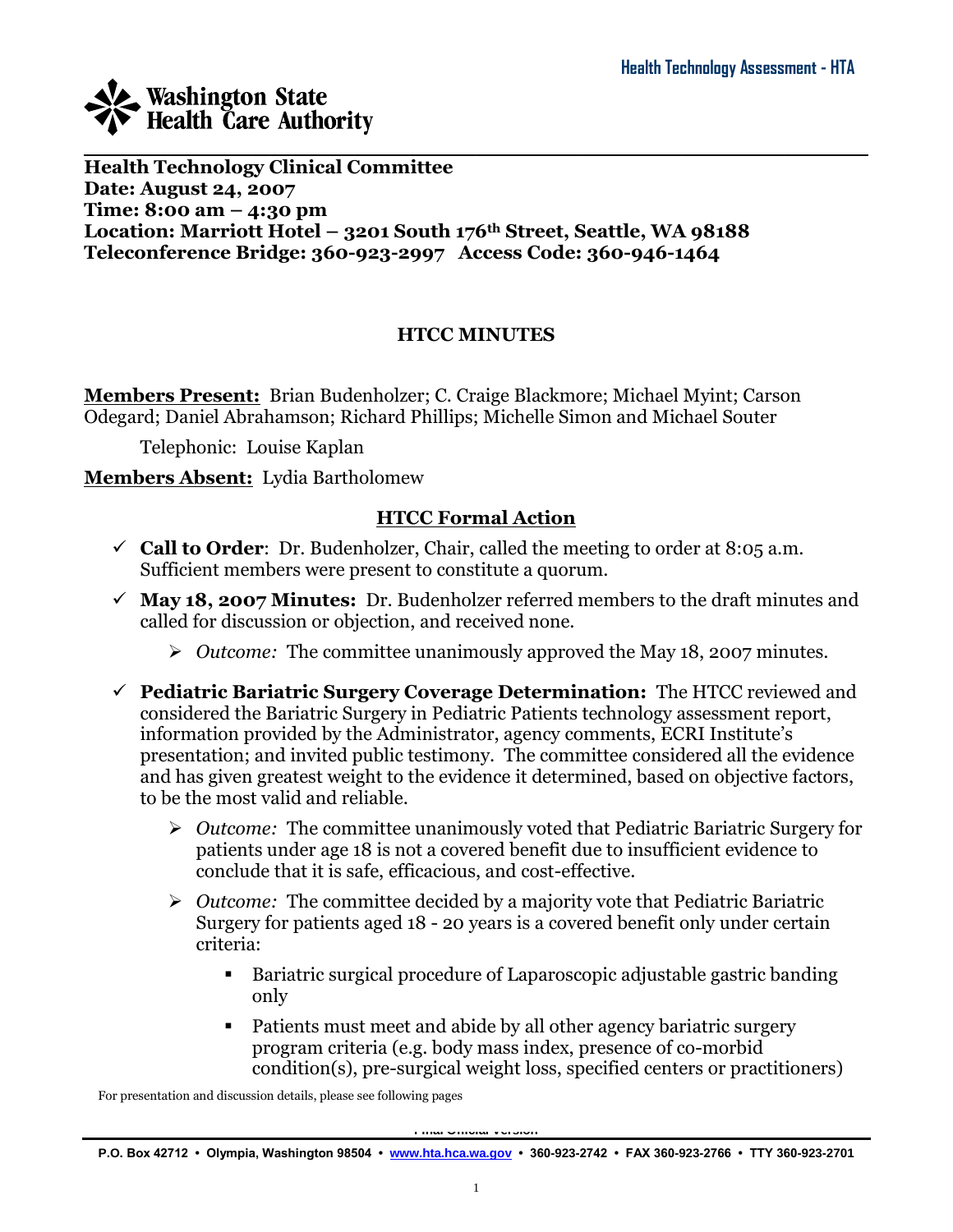### \_\_\_\_\_\_\_\_\_\_\_\_\_\_\_\_\_\_\_\_\_\_\_\_\_\_\_\_\_\_\_\_\_\_\_\_\_\_\_\_\_\_\_\_\_\_\_\_\_\_\_\_\_\_\_\_\_\_\_\_\_\_\_\_\_\_\_\_\_\_\_\_\_\_\_\_\_\_\_\_\_\_\_\_ **HTCC MEETING TOPICS, PRESENTATION, AND DISCUSSION**

### **Agenda Item: Welcome & Introductions**

Brian Budenholzer, Committee Chair, and Leah Hole-Curry, HTA Program Director, opened the meeting with an overview of the agenda, meeting purpose and introductions.

- $\checkmark$  The Health Technology Clinical Committee (HTCC) met on August 24, 2007, to discuss the evidence of Pediatric Bariatric surgery; hear ECRI Institute's presentation and public comment; approve the May 18, 2007 public meeting minutes; and determine a coverage determination based on the evidence regarding if the technology is safe, efficacious and cost-effective.
	- *Outcome:* Informational meeting context

## **Agenda Item: HTA Program Update**

Leah Hole-Curry, HTA Program Director, presented an HTA program update

- $\checkmark$  HTA Goal: Achieve better health by paying for technologies that work.
	- Maintain an open and transparent process; eliminate bias; promote consistency; and remain flexible by reviewing evidence regularly to ensure updated information is included.
	- The purpose of the committee is to make coverage determinations for the participating agencies (Health Care Authority; Department of Social and Health Services; and Labor and Industries) based on a health technology assessment presented by Spectrum Research, Inc. that reviews the scientific evidence of the relative safety, efficacy, and cost; information from any special advisory groups; and their professional knowledge and expertise.
	- Key focus questions: Is it safe? Is it effective? Does it provide value?
- $\checkmark$  Program Progress: Current technologies under review
	- 3 topics selected in January 2007
	- Upright MRI: Clinical committee decision of no coverage in May 2007. Agencies have implemented coverage change (July 2007).
	- Pediatric Bariatric Surgery: committee decisions pending today.
	- Lumbar Fusion and discography: Report due September, 2007; public meeting for discussion scheduled for November 16, 2007.
- $\checkmark$  Coverage Determination Process:
	- As defined in the WAC when making a coverage determination, committee members shall review and consider the health technology assessment. The committee may also consider other information it deems relevant, including other information provided by the administrator, reports and/or testimony from an advisory group, and submission or comments from the public.
		- $\circ$  HCA Administrator selects technology  $\rightarrow$  Vendor produce Technology Assessment Report  $\rightarrow$  Clinical committee makes coverage determination  $\rightarrow$  Agencies implement decision (unless statutory conflict).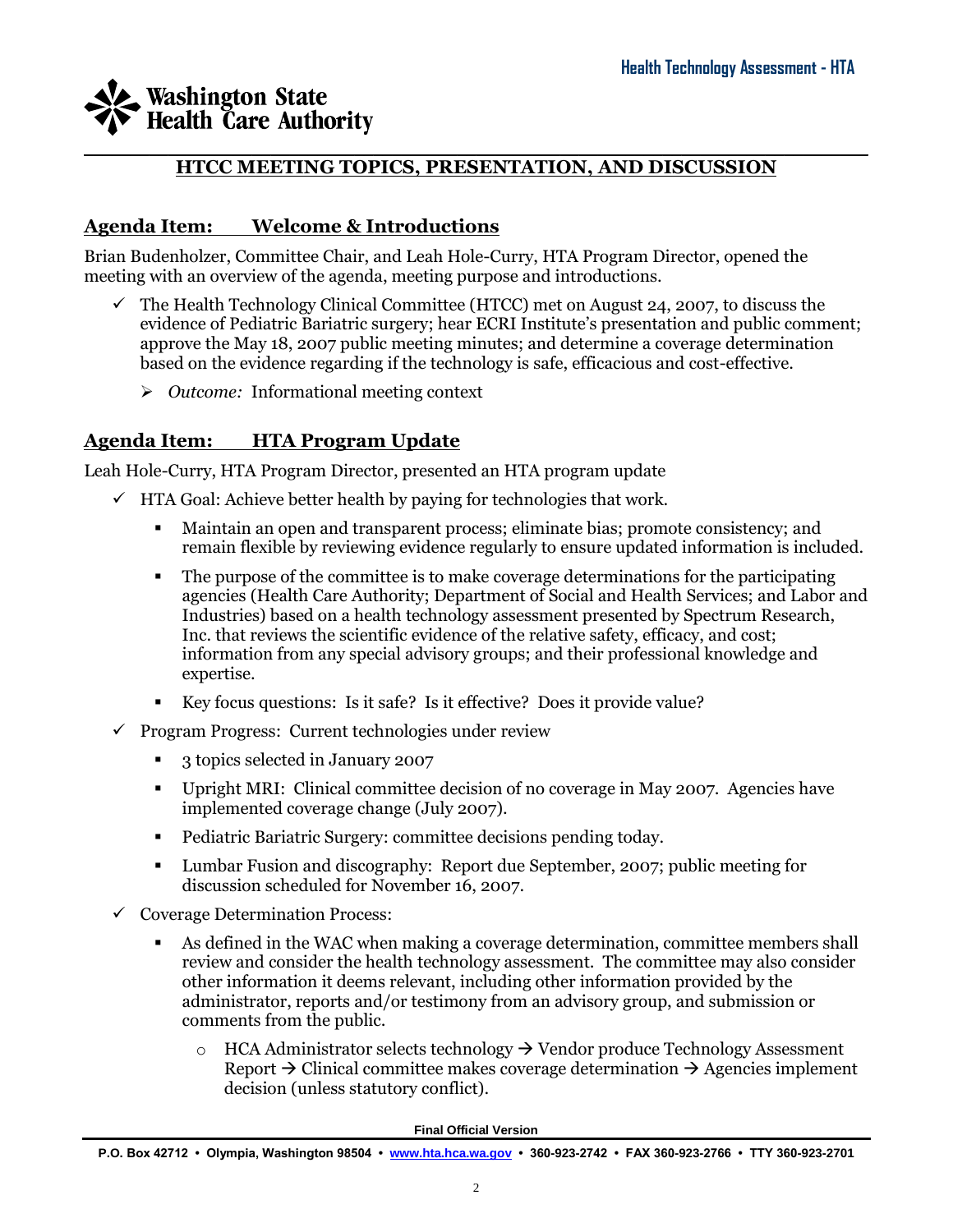- \_\_\_\_\_\_\_\_\_\_\_\_\_\_\_\_\_\_\_\_\_\_\_\_\_\_\_\_\_\_\_\_\_\_\_\_\_\_\_\_\_\_\_\_\_\_\_\_\_\_\_\_\_\_\_\_\_\_\_\_\_\_\_\_\_\_\_\_\_\_\_\_\_\_\_\_\_\_\_\_\_\_\_\_ The committee shall give the greatest weight to the evidence determined, based on objective factors, to be the most valid and reliable, considering the nature and source of the evidence, the empirical characteristic of the studies or trials upon which the evidence is based, and the consistency of the outcome with comparable studies. The committee may also consider additional evidentiary valuation factors such as recency (date of information); relevance (the applicability of the information to the key questions presented or participating agency programs and clients); and bias (presence of conflict of interest or political considerations).
	- *Outcome:* Informational context

## **Agenda Item: Topic Selection and Introduction**

Leah Hole-Curry, HTA Program Director, introduced the technology selection process and the Pediatric Bariatric surgery topic.

- $\checkmark$  Technology Selection Process: The Administrator, in consultation with participating agencies and the committee, shall select the health technologies to be reviewed by the committee under RCW 70.14.110. Up to six technologies may be selected for review in the first year, and up to eight may be selected in the second year. In making the selection, priority shall be given to any technology for which: (a) There are concerns about its safety, efficacy, or cost-effectiveness, especially relative to existing alternatives, or significant variations in its use; (b) Actual or expected state expenditures are high, due to demand for the technology, its cost, or both; and (c) There is adequate evidence available to conduct the complete review.
	- **•** Primary Criteria
		- o Patient harm or safety concerns
		- o Concerns about therapeutic efficacy or diagnostic accuracy and appropriateness of outcomes for patients
		- o Cost impact for state purchasing agencies
	- Secondary Criteria
		- o Number of persons affected
		- o Severity of condition
		- o Policy related urgency / diffusion concern
		- o Potential or observed variation in care
		- o Special populations or ethical concerns
			- o *Note:* Key questions for this technology posted on HTA website: <http://www.hta.hca.wa.gov/docs/bariatric.pdf>
- $\checkmark$  Pediatric Bariatric surgery is intended to resolve co-morbid conditions linked to obesity (e.g., hypertension, diabetes type II) through weight loss. Many different types of bariatric surgical procedures are performed, so "bariatric surgery" cannot be considered a single procedure. Some Bariatric surgeries are purely restrictive – they cause weight loss by limiting the amount of food that can be consumed in one meal. Others are malabsorptive – they cause weight loss by reducing the amount of food that is absorbed into the body. The two most common Bariatric surgical procedures are laparoscopic adjustable gastric banding (LAGB), which is a purely restrictive procedure, and Roux-en-Y gastric bypass (RYGB), which is both restrictive and malabsorptive. While the mechanism of action differs from procedure to procedure, all Bariatric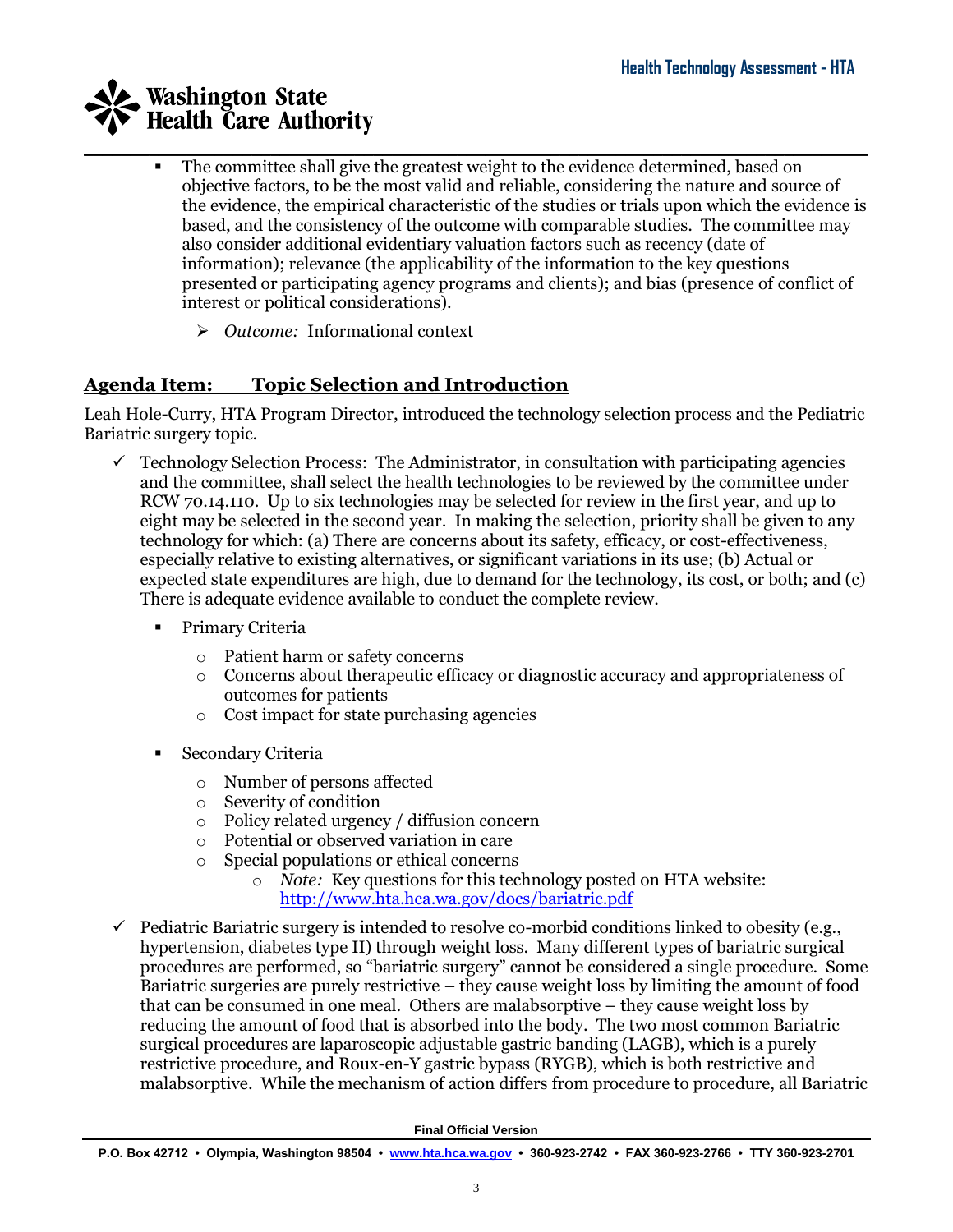\_\_\_\_\_\_\_\_\_\_\_\_\_\_\_\_\_\_\_\_\_\_\_\_\_\_\_\_\_\_\_\_\_\_\_\_\_\_\_\_\_\_\_\_\_\_\_\_\_\_\_\_\_\_\_\_\_\_\_\_\_\_\_\_\_\_\_\_\_\_\_\_\_\_\_\_\_\_\_\_\_\_\_\_ procedures are intended to induce weight loss, improve medical co-morbidities, enhance quality of life, and (ultimately) extend survival.

- $\checkmark$  Current alternatives to LABG and RYGB for pediatric patients include: dietary modification, increasing physical activity and exercise, behavioral modification, and pharmacotherapy. The potential advantage of pediatric bariatric surgery is that with weight loss, altered perception of body image, depression and social stigmatization as well as co-morbid conditions may decrease.
- $\checkmark$  The potential advantage of pediatric bariatric surgery is that surgically limiting caloric intake can more effectively result in clinically significant weight loss. Sustained and significant weight loss improves or eliminates co-morbid conditions, body image, depression, and social stigmatization. Current alternatives are not as effective at weight loss and comparisons with other treatments for the co-morbid conditions aren't available.
- $\checkmark$  Potential risks of bariatric surgery include: failure of surgery to produce weight loss, patient compliance with required post-operative instructions and diet, complications requiring reoperation, intolerable side-effects resulting in revision/conversion surgery. Common surgical complications (infection, shock, peri/post operative bleeding, and death); procedure specific complications (band slippage, stomach erosion, port/tubing problems, pouch dilation, stomal stenosis, staple line disruption, internal hernia, cholesytectomy, gastroinstestinal obstructions) and other complications including malnutrition, dumping syndrome, ulcers.
- The potential impact on the health system is unknown. Potential benefits include a reduction or elimination of obesity related health care disease burden and future cost savings related to prevention or alleviation of co-morbidities. The potential burden includes the initial intensity of the intervention on health care resources and patient, cost of surgery and pre and post operative care; costs and burden of surgical complications; and long term maintenance for implanted devices.
	- *Outcome:* Informational context for technology under consideration.

## **Agenda Item: New Technologies Selected**

Leah Hole-Curry, HTA Program Director, reported on the technologies selected by the administrator.

- $\checkmark$  On August 23rd, HCA Administrator Steve Hill, selected a new round of technologies to undergo review. Six technologies were selected based on the process and criteria identified previously:
- $\checkmark$  New selected technologies will be published to the website on Monday August 27, 2007 for a 30 day comment period. Work plans will be drafted and an update with timelines will be given for each of the technologies.
	- *·* Cardiac Stent (Off Label usage)
	- · Artificial Discs
	- · Arthroscopic Surgery of the Knee
	- Computed Tomographic Angiography (CTA for cardiac care)
	- · Virtual Colonoscopy (CTC)
	- · Intrathecal Pump (Chronic non-cancer pain management)

## **Agenda Item: Technology Assessment Presentation**

Jonathan Treadwell, Ph.D., and Karen Schoelles, M.D., S.M, from ECRI Institute presented a summary of the technology assessment report.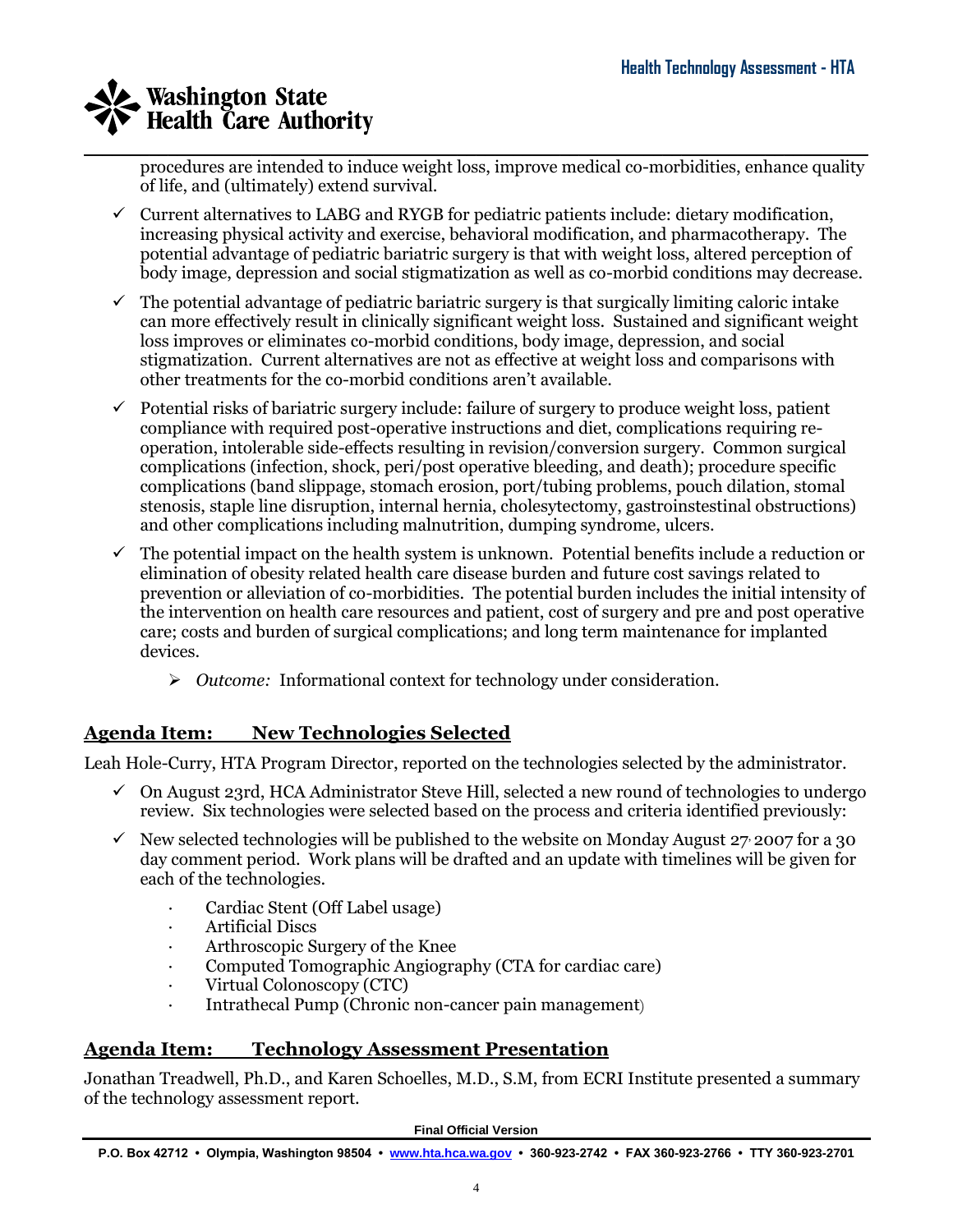- \_\_\_\_\_\_\_\_\_\_\_\_\_\_\_\_\_\_\_\_\_\_\_\_\_\_\_\_\_\_\_\_\_\_\_\_\_\_\_\_\_\_\_\_\_\_\_\_\_\_\_\_\_\_\_\_\_\_\_\_\_\_\_\_\_\_\_\_\_\_\_\_\_\_\_\_\_\_\_\_\_\_\_\_  $\checkmark$  Pediatric population is defined as patients aged 21 or younger, corresponding to the definition of the American Association of Pediatrics.
	- $\checkmark$  Recent years have seen substantial increases in the prevalence of morbid obesity in both the adult and pediatric populations. Between 1988 and 1994, 2.9% of adults in the United States were morbidly obese; this percentage rose to 4.9% (10.8 million people) between 1999 and 2002. The condition was more common among women (6.4%) than among men (3.3%).
	- $\checkmark$  Studies in pediatric populations have demonstrated the health risks of obesity in pediatric populations, and that obesity during adolescence is highly likely to persist into adulthood and create greater risks of adult health problems. Pediatric obesity may also be associated with reduced quality-of-life and social marginalization. Obese individuals are at increased risk of type 2 diabetes, hypertension, coronary artery disease, stroke, gallbladder disease (cholelithiasis), osteoarthritis, sleep apnea, respiratory problems, and many types of cancer (including endometrial, breast, prostate, and colon). These health risks contribute to obesityrelated increases in all-cause mortality.
	- $\checkmark$  Medical intervention for obesity is intended to promote weight loss and thereby reduce comorbid conditions associated with excess weight. Categories of treatment include diet, exercise, behavioral modifications, pharmacotherapy, and bariatric surgery.
	- $\checkmark$  The goal of bariatric surgery in pediatric patients with morbid obesity is to halt the progression of obesity into adulthood to improve or eliminate medical conditions associated with obesity, and to improve the quality of life. Use of bariatric surgery to treat morbid obesity has increased dramatically in recent years, from approximately 13,000 operations in 1998 to approximately 121,000 operations in 2004. Patients under age 18 comprise about  $0.1 - 1\%$  of patients reported to have received bariatric surgery for morbid obesity.
	- $\checkmark$  Included studies: based on systematic review of the literature, 153 abstracts were identified 38 articles were retrieved, 14 of these articles were excluded because they did not meet the inclusion criteria. After these exclusions, 17 unique studies in 24 publications comprised the evidence base. Eight studies reported outcomes after laparoscopic adjustable gastric banning (LAGB), six after Roux-en-Y gastric bypass (RYGB), two after vertical banded gastroplasty (VBG), and one after banded bypass.
	- $\checkmark$  Assessment of Overall Strength of Evidence
		- Key Question #1: Strength of evidence was weak in concluding that LAGB and RYGB for morbidly obese patients aged 21 or less does lead to sustained and clinically significant weight loss compared to non-operative approaches. The evidence is insufficient to permit quantitative estimates of the precise amount of weight loss after any bariatric surgical procedure for pediatric patients.
		- Key Question #2: Strength of evidence was weak in concluding that LAGB and RYGB for morbidly obese patients aged 21 or less resolves co-morbid conditions liked to obesity (diabetes, hypertension) compared to non-operative approaches. The evidence is insufficient to permit quantitative estimates of the likelihood of co-morbidity resolution, quality of life, or survival after any bariatric surgical procedure for pediatric patients.
		- Key Question #3: The review of 8 LAGB studies found no reported in-hospital or postoperative death; the most frequently reported complication after LAGB was band slippage; re-operations were performed on 26 (7.92%) of the 328 LAGB patients to correct various complications. The review of 6 RYGB studies found one reported postoperative death for RYGB; no in-hospital death was reported; the most frequently reported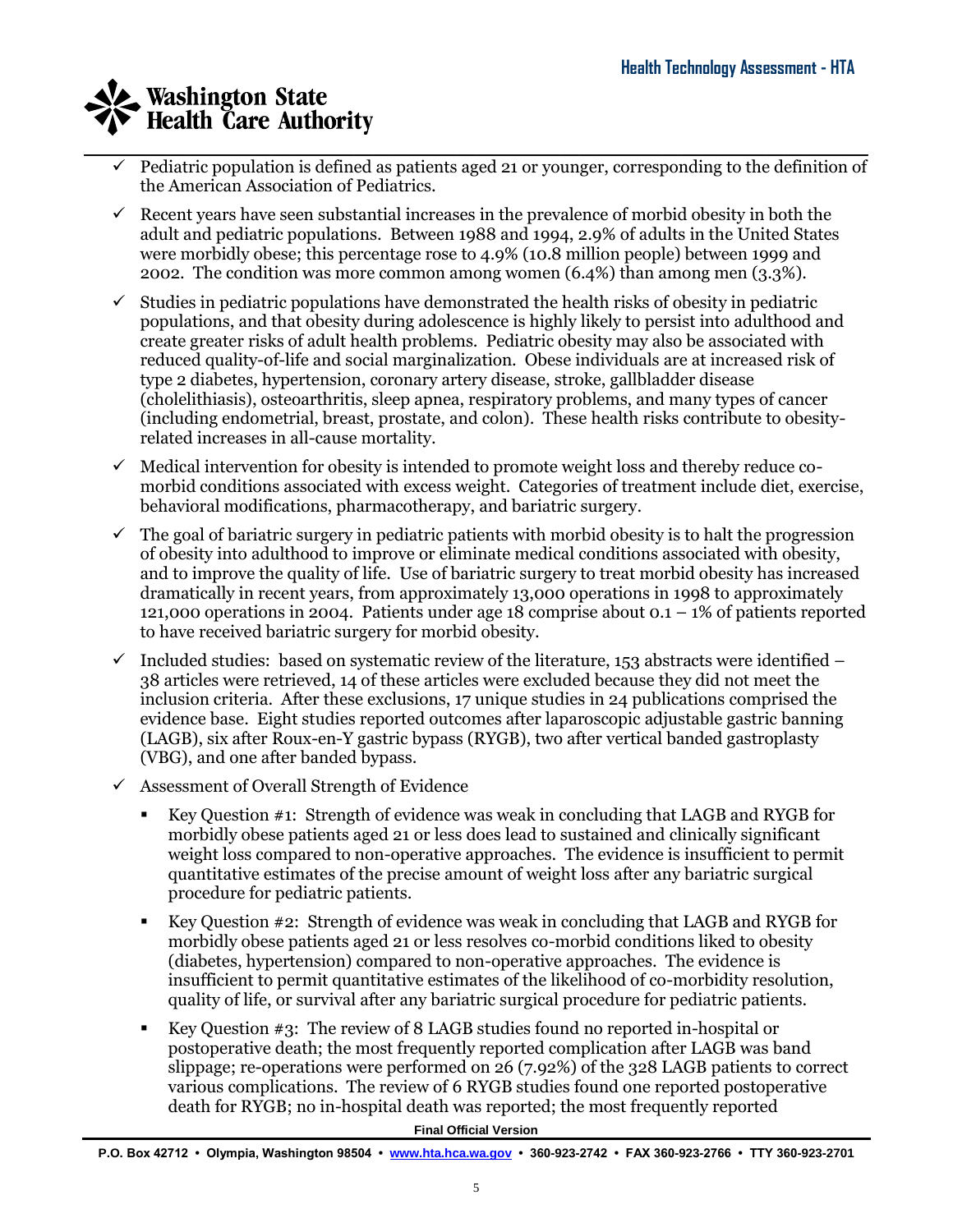\_\_\_\_\_\_\_\_\_\_\_\_\_\_\_\_\_\_\_\_\_\_\_\_\_\_\_\_\_\_\_\_\_\_\_\_\_\_\_\_\_\_\_\_\_\_\_\_\_\_\_\_\_\_\_\_\_\_\_\_\_\_\_\_\_\_\_\_\_\_\_\_\_\_\_\_\_\_\_\_\_\_\_\_ complication was related to protein-calorie malnutrition and micronutrient deficiency; and potentially life-threatening complications were reported in the RYGB studies. The evidence is insufficient to permit any conclusions on potential harms in specific age surgery on growth and development of pediatric patients.

- Key Question #4: Nationally, the median inpatient hospital cost for bariatric surgeries performed in pediatric patients in 2004 was \$8,651; the median hospital charge was \$25,021. Nationally, the median inpatient hospital cost for restrictive bariatric procedures performed in pediatric patients in 2004 was \$6,688; the median inpatient hospital cost for bypass procedures was \$8,893. Nationally, for those aged 13-17, the median inpatient hospital cost for bariatric procedures performed in 2004 was \$7,973; the median inpatient hospital cost for those aged 18-21 was \$8,945. No conclusions can be drawn regarding the cost of patients aged 12 and under due to lack of data. The evidence was not sufficient to permit the development of a comprehensive cost profile of non-operative approaches to pediatric obesity management.
- Exercise Key Question  $#5$ : The evidence is insufficient to permit any conclusion that the effectiveness, safety and cost of bariatric surgery for patients varies based on patients' characteristics, including: chronological age; physiologic/skeletal age; pre-surgical BMI; pre-surgical BMI categories; sex; race; co-morbid conditions (e.g., hypertension); and other factors (e.g., psychosocial or socioeconomic factors).

### **Evidence-Based Summary and Conclusions**

- $\checkmark$  The potential benefits of LAGB and RYGB for pediatric patients with morbid obesity are the substantial weight loss (key question 1) and the resolution of medical conditions associated with obesity (key question 2). The limited evidence available suggests these potential benefits in pediatric populations; however, direct evidence on enhanced quality of life and extended long term survival is too sparse (or simply unavailable) to support conclusions. Also, current evidence does not permit conclusions about whether certain patient characteristics (e.g., age, sex, pre-surgical BMI) are predictive of surgical outcomes (key question 5).
- The potential benefits of bariatric surgery must be weighed against the complications (key question 3). For LAGB, the primary concern is the need for re-operation to correct problems associated with the band and port. Reasons for re-operation include band slippage, intragastric migration, and port/tubing problems. For RYGB, there is a different profile of complications, varying from mild events (e.g., slight malnutrition, correctable by supplements) to severe events (e.g., pulmonary embolism, severe malnutrition, immediate postoperative bleeding, digestive obstruction, staple line leak). Precisely how often these events occur in pediatric patients is unknowable, due to the sparseness of the evidence.
- $\checkmark$  The costs associated with bariatric surgery (key question 4) include not only the hospital inpatient costs of the procedure, but also the costs for professional services and postoperative management. No published data exists covering all such costs for bariatric surgery in pediatric patients.
- $\checkmark$  Future research on the use of bariatric surgery should be performed to provide greater clarity about bariatric risks and benefits in the pediatric population. Longer follow-up in prospective studies of larger populations could provide insights into key issues of informed consent, compliance with post-surgical regimens, the impact on physical growth, influence on medical co-morbidities, quality of life, and long-term survival.
	- *Outcome:* Technology Assessment Report Findings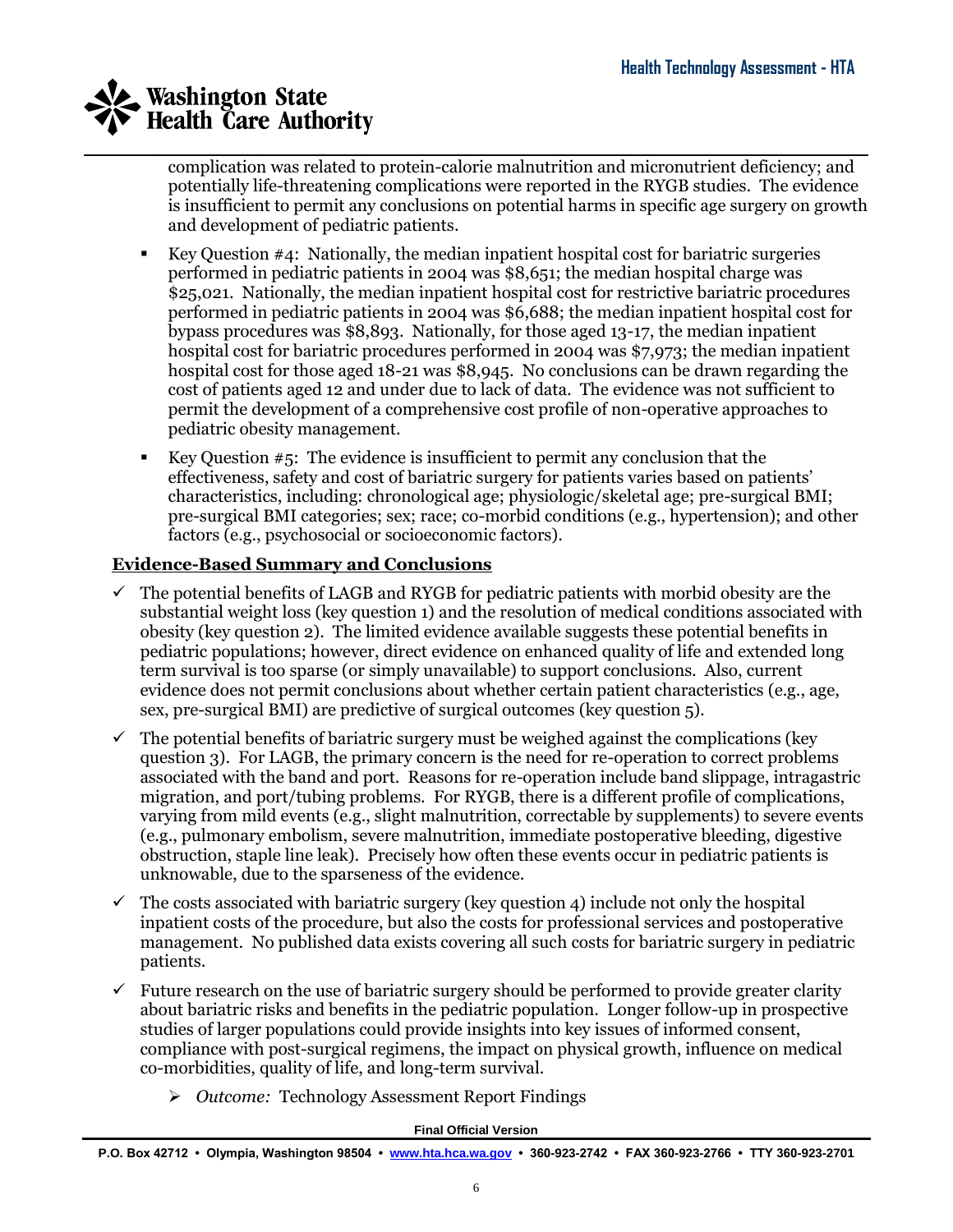

### **Agenda Item: Public Comments**

- $\checkmark$  Allergan provided an industry comment
- $\checkmark$  No other public members signed up or made public comments.

## **Agenda Item: HTCC Decision Tool**

Brian Budenholzer, Chair, and the committee used the decision worksheet in evaluating the evidence of the technologies' safety, efficacy, and cost effectiveness. The tool was a combination of efforts based on staff, committee input and Dr. Budenholzer's research, it was refined after the first committee meeting based on input of the committee. Committee members use the worksheet to assist them in their discussion and evaluation of the technology.

## **Agenda Item: HTCC Pediatric Bariatric Surgery Technology Decision**

Brian Budenholzer, Committee Chair, led a discussion of the evidence related to the safety, efficacy, and cost effectiveness of Pediatric Bariatric surgery.

- $\checkmark$  The HTCC reviewed and considered the pediatric bariatric surgery technology assessment report, information provided by the Administrator, and public and agency comments. Based on the technology assessment report, the cited studies, and information presented by the technology assessment center, committee members concluded that there were meaningful differences between the two primary surgical procedure types (RYGB and LAGB) and between individuals in the higher age bracket (18-21 years old) and those under 18 years old. Thus, where relevant to the question, certain findings were separated by the committee in these categories.
- $\checkmark$  Effectiveness: The committee found that there was sufficient scientific evidence, although weak because it was based on small, generally retrospective case studies, to draw conclusions about effectiveness. Three outcomes related to bariatric procedures were important: weight loss, reduction or elimination of medical co-morbidities, and improvement in psychological comorbidities.
	- $\cdot \cdot$  The committee was confident that the scientific evidence confirms that both LAGB and RYGB bariatric procedures were effective at inducing clinically significant weight loss.
	- $\cdot \cdot$  The committee found that there was scientific evidence that confirms both LAGB and RYGB bariatric procedures improve at least some medical co-morbidity, but a majority was not confident in the evidence (e.g. while evidence is sufficient, further evidence could change results).
	- The committee found that the scientific evidence did not confirm that either LAGB or RYGB bariatric procedure improved psychological co-morbidity.

| <b>EFFECTIVENESS</b>            |     |                    |                  |                   |                   |                   |  |
|---------------------------------|-----|--------------------|------------------|-------------------|-------------------|-------------------|--|
| <b>Compared to no treatment</b> |     |                    |                  |                   |                   |                   |  |
|                                 |     | <b>Weight Loss</b> | <b>Co-Morbid</b> |                   | <b>Psych</b>      |                   |  |
|                                 | Y/N | <b>Confid Y/N</b>  | Y/N              | <b>Confid Y/N</b> | Y/N               | <b>Confid Y/N</b> |  |
| Band                            | 9/0 | 9/0                | 6/3              | 2/4               | $0/7$ (2 abstain) | no vote           |  |
| <b>RYGB</b>                     | 9/0 | 9/0                | 6/3              | 1/5               | 0/9               | no vote           |  |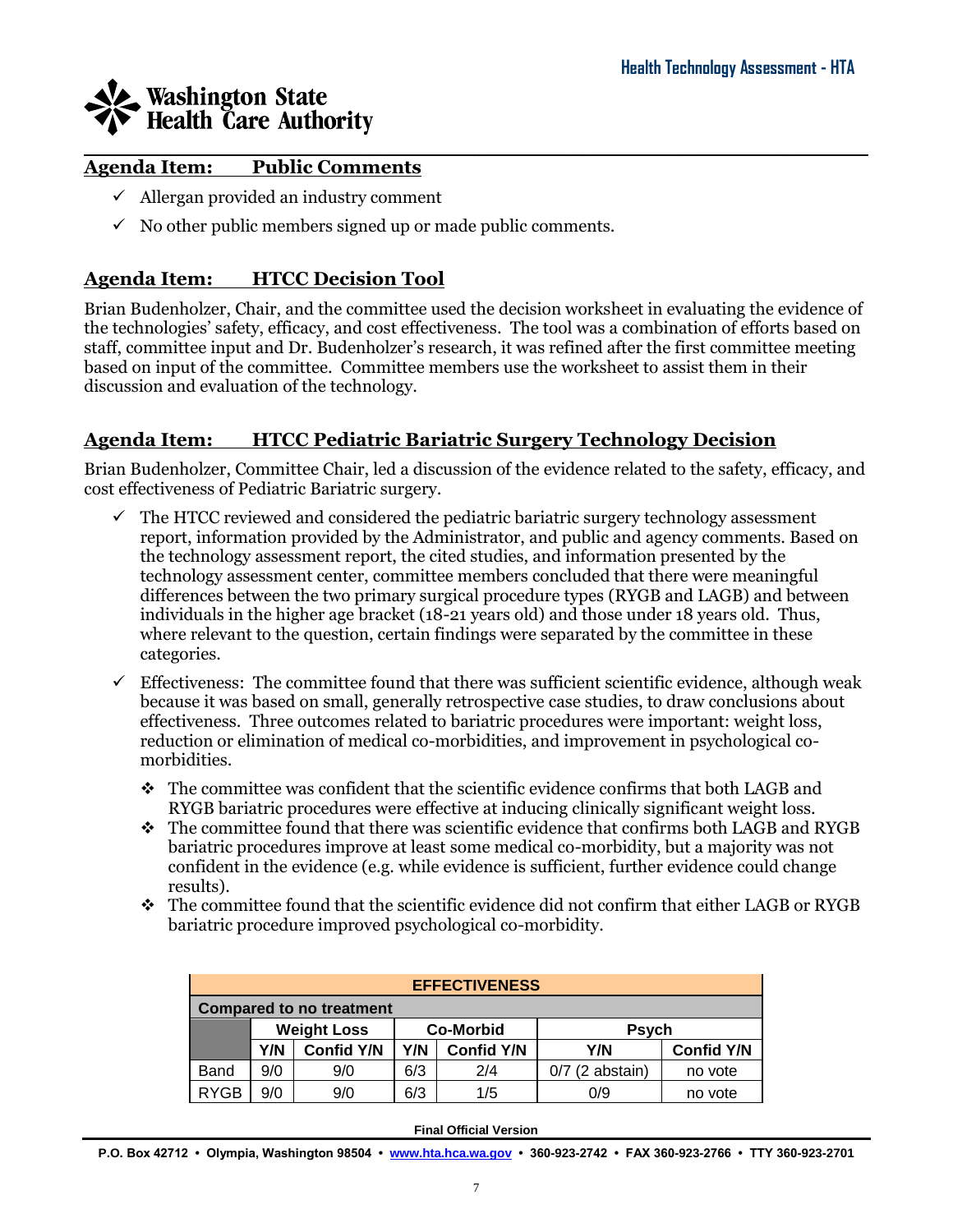

| <b>EFFECTIVENESS</b>              |     |                    |                  |                   |                   |                   |  |
|-----------------------------------|-----|--------------------|------------------|-------------------|-------------------|-------------------|--|
| <b>Compared to an alternative</b> |     |                    |                  |                   |                   |                   |  |
|                                   |     | <b>Weight Loss</b> | <b>Co-Morbid</b> |                   | <b>Psych</b>      |                   |  |
|                                   | Y/N | <b>Confid Y/N</b>  | Y/N              | <b>Confid Y/N</b> | Y/N               | <b>Confid Y/N</b> |  |
| Band                              | 4/5 | 2/2                | 3/6              | 2/1               | $0/8$ (1 abstain) | no vote           |  |
| <b>RYGB</b>                       | 1/8 | no vote            | 1/8              | no vote           | $0/8$ (1 abstain) | no vote           |  |

 $\checkmark$  Safety: The committee found that there was sufficient scientific evidence to make certain conclusions about whether LAGB and RYGB bariatric procedures are safe for patients under 21 years.

### *Patients under 18 years of age*

The committee found that there was insufficient scientific evidence to conclude that either LAGB or RYGB bariatric procedures are safe in patients under eighteen. Compelling concerns included the lack of evidence on the impact of performing the surgery on patients that have not yet reached full maturity, small but significant surgical complications, and concern over the ability of the patient to legally consent as well as adequately appreciate the long term impacts.

*Patients 18 to 20 years of age*

The committee found that there was sufficient scientific evidence to conclude that the LAGB bariatric procedure is safe in patients aged eighteen to twenty, though a majority of committee members were not confident in the evidence. The committee found that there was insufficient scientific evidence to conclude that RYGB was safe in patients aged eighteen to twenty. Compelling concerns included the long term issues related to irreversibility, the more invasive surgical procedure, nutrition deficiency and malabsorption, and the increased and more serious procedural risks (reported post-operative death and serious surgical complications).

| <b>SAFETY</b>                                                     |     |                   |             |     |                   |  |  |
|-------------------------------------------------------------------|-----|-------------------|-------------|-----|-------------------|--|--|
| Safety: 18 - 21 years of age<br>Safety: less than 18 years of age |     |                   |             |     |                   |  |  |
|                                                                   | Y/N | <b>Confid Y/N</b> |             | Y/N | <b>Confid Y/N</b> |  |  |
| Band                                                              | 6/3 | 2/4               | Band        | 0/8 | no vote           |  |  |
| <b>RYGB</b>                                                       | 3/6 | 0/3               | <b>RYGB</b> | 0/8 | no vote           |  |  |

 $\checkmark$  Cost: Committee members found that there were no independent cost analyses in any category. The cost to state agencies for bariatric surgery (including the facility and professional fees) was estimated to be \$16,000. This estimate does not include the pre-surgery multi-disciplinary care and surgery program or post surgical complications or outliers. Data was unavailable on other costs that could be saved through surgery, thus preventing committee members from estimating cost effectiveness.

| <b>COST</b>                                         |     |  |                                               |         |                   |       |                   |  |
|-----------------------------------------------------|-----|--|-----------------------------------------------|---------|-------------------|-------|-------------------|--|
| Independent cost analysis less<br>than 21 years old |     |  | If NO: will the use result in costs that are: |         |                   |       |                   |  |
|                                                     | Y/N |  |                                               | Greater | <b>Equivalent</b> | Lower | <b>Don't Know</b> |  |
| <b>Band</b>                                         | No  |  | Band                                          |         |                   |       |                   |  |
| <b>RYGB</b>                                         | No  |  | <b>RYGB</b>                                   |         |                   |       |                   |  |